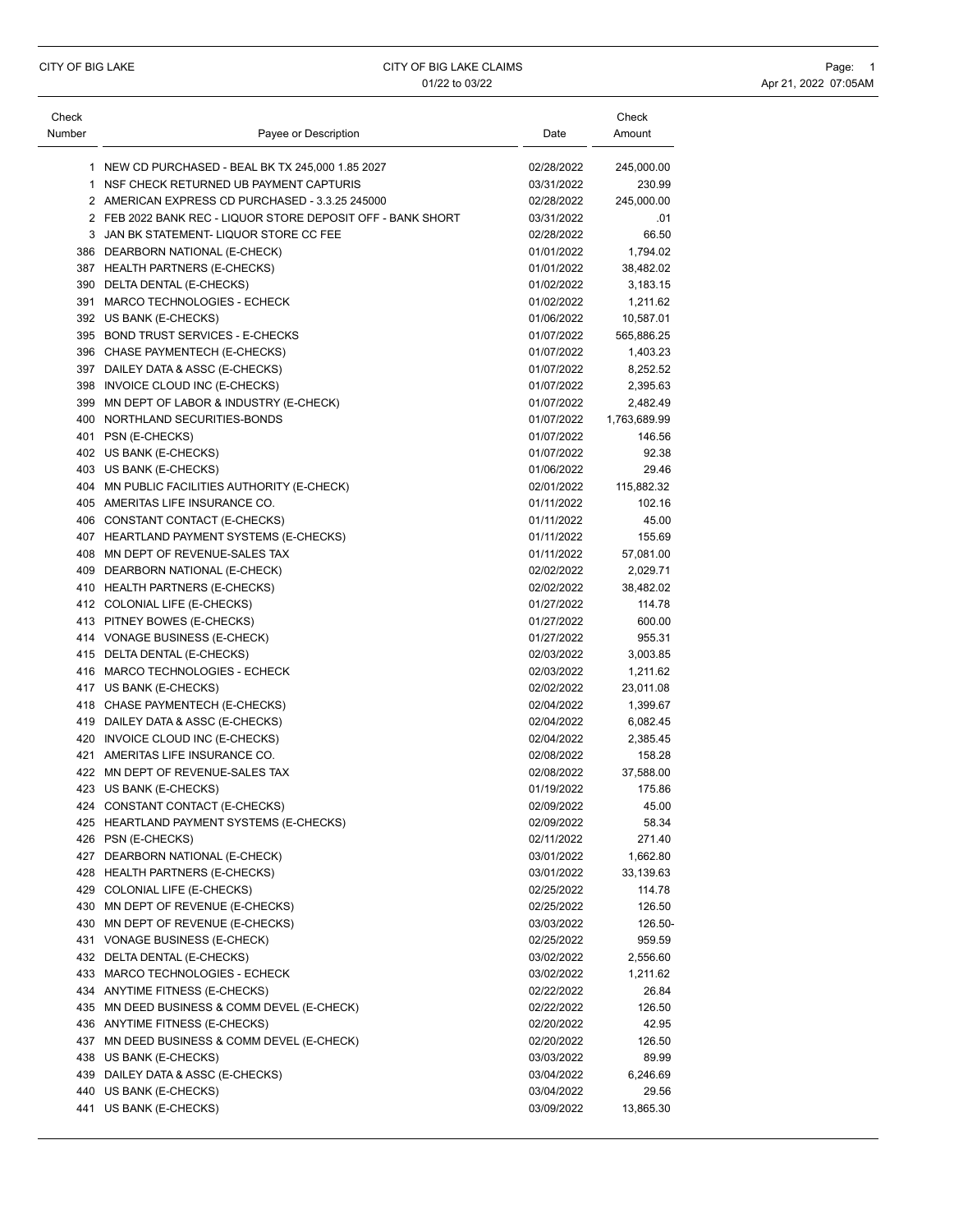| Check  |                                           |                          | Check            |
|--------|-------------------------------------------|--------------------------|------------------|
| Number | Payee or Description                      | Date                     | Amount           |
|        | 442 US BANK (E-CHECKS)                    | 02/19/2022               | 158.73           |
|        | 443 CHASE PAYMENTECH (E-CHECKS)           | 03/10/2022               | 257.25           |
|        | 444 INVOICE CLOUD INC (E-CHECKS)          | 03/10/2022               | 2,371.85         |
|        | 445 PSN (E-CHECKS)                        | 03/10/2022               | 153.48           |
|        | 446 CHASE PAYMENTECH (E-CHECKS)           | 03/11/2022               | 881.54           |
|        | 447 AMERITAS LIFE INSURANCE CO.           | 03/17/2022               | 141.60           |
|        | 448 CONSTANT CONTACT (E-CHECKS)           | 03/17/2022               | 45.00            |
|        | 449 HEARTLAND PAYMENT SYSTEMS (E-CHECKS)  | 03/17/2022               | 55.79            |
|        | 450 MN DEPT OF LABOR & INDUSTRY (E-CHECK) | 03/17/2022               | 20.00            |
|        | 451 MN DEPT OF REVENUE-SALES TAX          | 03/17/2022               | 37,339.00        |
|        | 452 PITNEY BOWES (E-CHECKS)               | 03/17/2022               | 200.00           |
|        | 454 ANYTIME FITNESS (E-CHECKS)            | 03/23/2022               | 42.95            |
|        | 455 US BANK (E-CHECKS)                    | 03/23/2022               | 89.99            |
|        | 456 VONAGE BUSINESS (E-CHECK)             | 03/23/2022               | 944.12           |
|        | 457 US BANK (E-CHECKS)                    | 03/24/2022               | 28.00            |
|        | 458 US BANK (E-CHECKS)                    | 03/25/2022               | 11,650.49        |
|        | 459 COLONIAL LIFE (E-CHECKS)              | 03/26/2022               |                  |
|        |                                           | 03/26/2022               | 172.17<br>117.24 |
|        | 460 TASC (E-CHECKS)                       |                          |                  |
|        | 84944 NELSON, DEAN                        | 01/01/2022               | 182.49-          |
|        | 87623 ABRAHAMSON, CARLA                   | 01/04/2022               | 34.00            |
|        | 87624 ALL STATE COMMUNICATIONS            | 01/04/2022               | 1.703.86         |
|        | 87625 BELL BOY CORPORATION-1              | 01/04/2022<br>01/04/2022 | 746.46           |
|        | 87626 BERNICKS PEPSI                      |                          | 1,924.81         |
|        | 87627 BIG LAKE REFRIGERATION              | 01/04/2022               | 1,362.00         |
|        | 87628 BOLTON & MENK INC                   | 01/04/2022               | 59,718.44        |
|        | 87629 BREAKTHRU BEVERAGE                  | 01/04/2022               | 1,838.00         |
|        | 87630 C&L DISTRIBUTING COMPANY            | 01/04/2022               | 15,008.80        |
|        | 87631 CHARTER COMMUNICATIONS              | 01/04/2022               | 324.96           |
|        | 87632 COMMISSIONER OF FINANCE             | 01/04/2022               | 27.50            |
|        | 87633 CUSHMAN MOTOR CO, INC               | 01/04/2022               | 344.50           |
|        | 87634 DAHLHEIMER DISTRIBUTING CO          | 01/04/2022               | 19,680.45        |
|        | 87635 FLAHERTY S HAPPY TYME COMPANY       | 01/04/2022               | 59.40            |
|        | 87636 JOHNSON BROTHERS WHOLESALE          | 01/04/2022               | 8,288.78         |
|        | 87637 MONTICELLO TIMES INC                | 01/04/2022               | 60.95            |
|        | 87638 NYSTROM PUBLISHING                  | 01/04/2022               | 2,181.97         |
|        | 87639 OREILLY AUTOMOTIVE, INC             | 01/04/2022               | 60.65            |
|        | 87640 PAUSTIS WINE COMPANY                | 01/04/2022               | 881.75           |
|        | 87641 PETTY CASH                          | 01/04/2022               | 51.00            |
|        | 87642 PHILLIPS WINE & SPIRITS             | 01/04/2022               | 2,589.40         |
|        | 87643 QUALITY REFRIGERATION               | 01/04/2022               | 763.01           |
|        | 87644 RED BULL DISTRIBUTION CO, INC       | 01/04/2022               | 81.50            |
|        | 87645 SHERBURNE COUNTY ATTORNEY           | 01/04/2022               | 55.00            |
|        | 87646 STAPLES ADVANTAGE                   | 01/04/2022               | 335.50           |
|        | 87647 STREICHERS                          | 01/04/2022               | 647.93           |
|        | 87648 VIKING COCA-COLA                    | 01/04/2022               | 667.05           |
|        | 87649 VINOCOPIA                           | 01/04/2022               | 338.96           |
|        | 87650 VONCO                               | 01/04/2022               | 2,592.10         |
|        | 87651 WINE MERCHANTS                      | 01/04/2022               | 814.00           |
|        | 87652 ALL AMERICAN TITLE CO INC           | 01/04/2022               | 128.25           |
|        | 87653 ANCONA TITLE                        | 01/04/2022               | 58.44            |
|        | 87654 BURNET TITLE                        | 01/04/2022               | 148.80           |
|        | 87655 CLOSE, DON                          | 01/04/2022               | 37.48            |
|        | 87656 CLOSING HUB                         | 01/04/2022               | 86.53            |
|        | 87657 EDINA REALTY TITLE                  | 01/04/2022               | 188.24           |
|        | 87658 EXECUTIVE ASSOCIATES TITLE          | 01/04/2022               | 73.91            |
|        | 87659 EXECUTIVE ASSOCIATES TITLE          | 01/04/2022               | 147.04           |
|        | 87660 FERGASON, CARLAN MORRIS             | 01/04/2022               | 166.78           |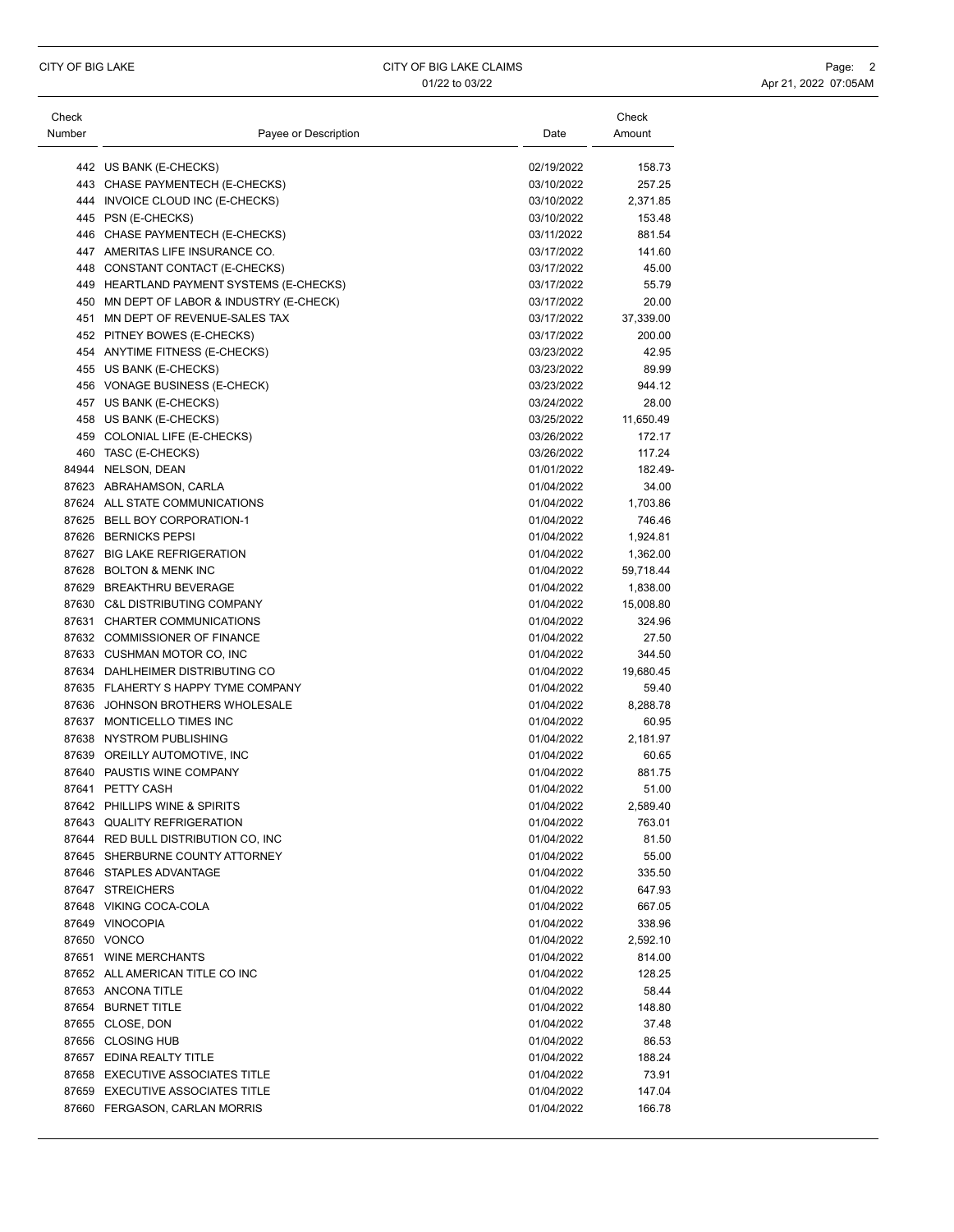| Check  |                                      |            | Check     |
|--------|--------------------------------------|------------|-----------|
| Number | Payee or Description                 | Date       | Amount    |
|        | 87661 HERREWIG, KARLY & KALEB        | 01/04/2022 | 230.15    |
|        | 87662 LOPEZ, JEFFREY A               | 01/04/2022 | 133.36    |
|        | 87663 NTC II                         | 01/04/2022 | 123.44    |
|        | 87664 OWENS, JENNIFER & ROBERT       | 01/04/2022 | 156.06    |
|        | 87665 PREMIER TITLE INSURANCE AGENCY | 01/04/2022 | 41.58     |
|        | 87666 RODRIGUEZ, VALERIE & CARL      | 01/04/2022 | 54.89     |
|        | 87667 STEWART TITLE CO               | 01/04/2022 | 40.48     |
|        | 87668 BREAKTHRU BEVERAGE             | 01/06/2022 | 1,084.43  |
|        | 87669 CARLOS CREEK WINERY            | 01/06/2022 | 297.00    |
|        | 87670 CHARTER COMMUNICATIONS         | 01/06/2022 | 213.80    |
|        | 87671 CONNEXUS ENERGY                | 01/06/2022 | 23,361.43 |
|        | 87672 DAHLHEIMER DISTRIBUTING CO     | 01/06/2022 | 251.00    |
|        | 87673 GUARDIAN FLEET SAFETY          | 01/06/2022 | 384.84    |
|        | 87674 JOHNSON BROTHERS WHOLESALE     | 01/06/2022 | 4,506.54  |
|        | 87675 PAUSTIS WINE COMPANY           | 01/06/2022 | 595.50    |
|        | 87676 PHILLIPS WINE & SPIRITS        | 01/06/2022 | 2,777.15  |
|        | 87677 SOUTHERN WINE & SPIRITS OF MN  | 01/06/2022 | 4,357.08  |
|        | 87678 WINE MERCHANTS                 | 01/06/2022 | 270.50    |
|        | 87679 ACE SOLID WASTE INC            | 01/11/2022 | 733.41    |
|        | 87680 ASCAP                          | 01/11/2022 | 390.00    |
|        | 87681 BELL BOY CORPORATION-1         | 01/11/2022 | 1,346.66  |
|        | 87682 BERNICKS PEPSI                 | 01/11/2022 | 1,378.06  |
|        | 87683 BIG LAKE CENTER OWNERS ASSOC.  | 01/11/2022 | 1,117.54  |
|        | 87684 BIG LAKE CHAMBER OF COMMERCE   | 01/11/2022 | 200.00    |
|        | 87685 BOND TRUST SERVICES CORP       | 01/11/2022 | 475.00    |
|        | 87686 C&L DISTRIBUTING COMPANY       | 01/11/2022 | 30,817.03 |
|        | 87687 CANNON RIVER WINERY            | 01/11/2022 | 168.00    |
|        | 87688 CARLOS CREEK WINERY            | 01/11/2022 | 324.00    |
|        | 87689 CASEYS BUSINESS MASTERCARD     | 01/11/2022 | 17.88     |
|        | 87690 CENTRAL MCGOWAN INC            | 01/11/2022 | 233.93    |
|        | 87691 CHARTER COMMUNICATIONS         | 01/11/2022 | 144.98    |
|        | 87692 CITY OF BIG LAKE               | 01/11/2022 | 500.00    |
|        | 87693 CIVIC SYSTEMS, LLC             | 01/11/2022 | 11,667.00 |
|        | 87694 COMMISSIONER OF FINANCE        | 01/11/2022 | 503.47    |
|        | 87695 CURBSIDE WASTE                 | 01/11/2022 | 1,032.88  |
|        | 87696 CUSHMAN MOTOR CO, INC          | 01/11/2022 | 675.72    |
|        | 87697 DAHLHEIMER DISTRIBUTING CO     | 01/11/2022 | 20,919.93 |
|        | 87698 DOORSTEP D.O.T. MEDICAL CERT   | 01/11/2022 | 158.00    |
|        | 87699 ECM PUBLISHERS, INC.           | 01/11/2022 | 99.00     |
|        | 87700 EHLERS AND ASSOCIATES, INC.    | 01/11/2022 | 215.00    |
|        | 87701 FREIDAY, SARA                  | 01/11/2022 | 1,960.00  |
|        | 87702 FROOGLE LLC                    | 01/11/2022 | 81.43     |
|        | 87703 GRANITE CITY JOBBING           | 01/11/2022 | 420.17    |
|        | 87704 HAWKINS, INC-1                 | 01/11/2022 | 6,110.31  |
|        | 87705 INITIATIVE FOUNDATION          | 01/11/2022 | 1,100.00  |
|        | 87706 IUOE LOCAL 49 FRINGE BENEFIT   | 01/11/2022 | 18,550.00 |
|        | 87707 LAW ENFORCEMENT LABOR SERVICE  | 01/11/2022 | 780.00    |
|        | 87708 M&M EXPRESS SALES & SERVICE    | 01/11/2022 | 514.90    |
|        | 87709 MENARDS                        | 01/11/2022 | 357.36    |
|        | 87710 MN NCPERS LIFE                 | 01/11/2022 | 64.00     |
|        | 87711 NELSON AUTO CENTER             | 01/11/2022 | 32,770.38 |
|        | 87712 NEWMAN TRAFFIC SIGNS           | 01/11/2022 | 435.15    |
|        | 87713 NORTH COUNTRY CHEVROLET        | 01/11/2022 | 31,424.54 |
|        | 87714 NORTHERN STAR APTS, LLC        | 01/11/2022 | 54,223.97 |
|        | 87715 NORTHLAND SECURITIES, INC      | 01/11/2022 | 1,500.00  |
|        | 87716 OREILLY AUTOMOTIVE, INC        | 01/11/2022 | 465.78    |
|        | 87717 PATRIOT NEWS MN                | 01/11/2022 | 560.20    |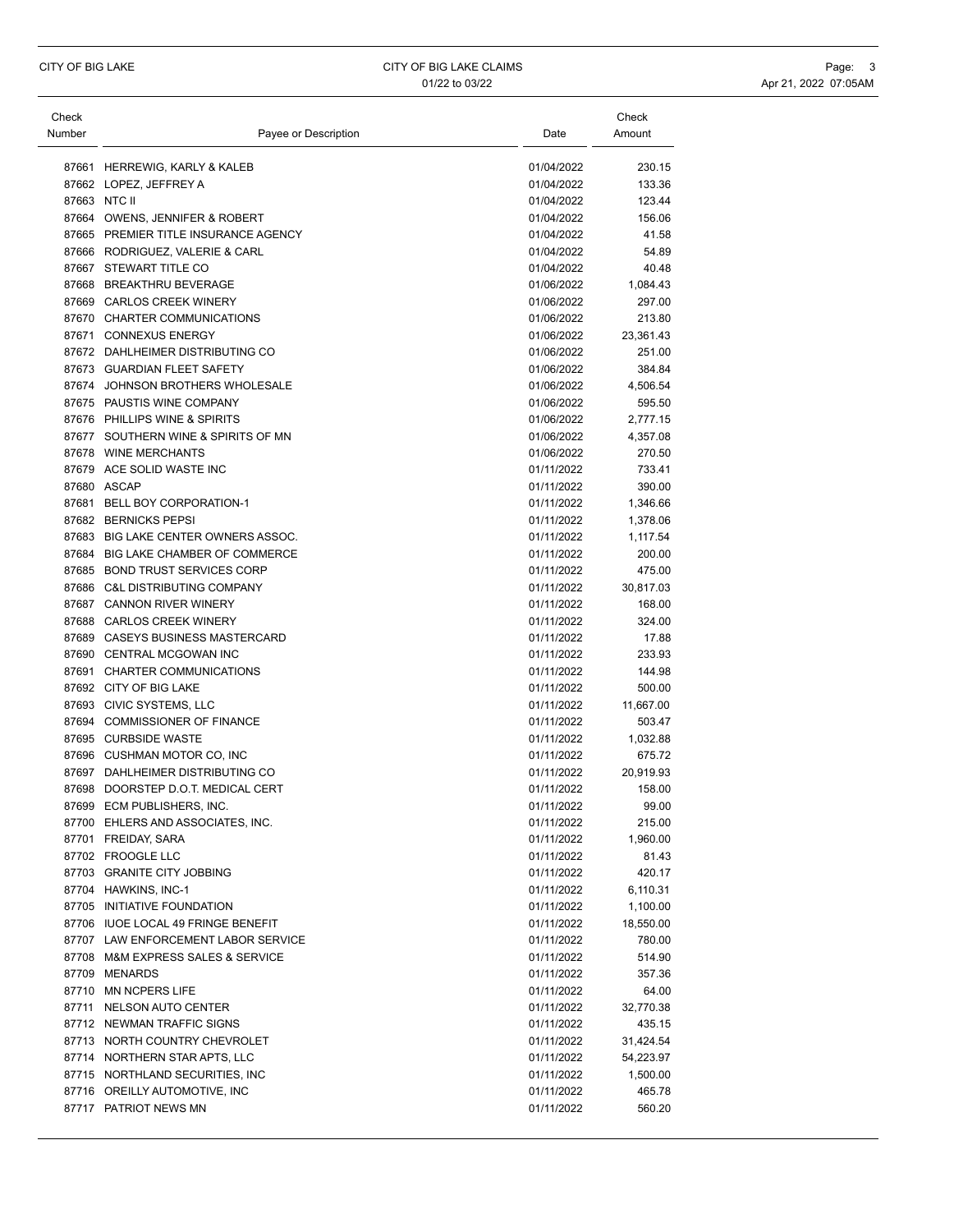| Check<br>Number | Payee or Description                     | Date       | Check<br>Amount |
|-----------------|------------------------------------------|------------|-----------------|
|                 | 87718 POSTMASTER                         | 01/11/2022 | 10,000.00       |
|                 | 87719 RED CEDAR CONSULTING               | 01/11/2022 | 4,776.50        |
|                 | 87720 SHERBURNE CO AUDITOR-TREASURER     | 01/11/2022 | 804.08          |
|                 | 87721 SHERBURNE COUNTY ATTORNEY          | 01/11/2022 | 1,006.95        |
|                 | 87722 SMART SIGNS                        | 01/11/2022 | 900.00          |
|                 | 87723 SOUTHERN WINE & SPIRITS OF MN      | 01/11/2022 | 74.25           |
|                 | 87724 STEVE BAER                         | 01/26/2022 | .00             |
|                 | 87725 THE GARAGE GUYS LLC & LUPULIN      | 01/11/2022 | 3,123.47        |
|                 | 87726 TOTALCONTROL SYSTEMS, INC          | 01/11/2022 | 25,531.86       |
|                 | 87727 TRACKER PRODUCTS                   | 01/11/2022 | 1,336.00        |
|                 | 87728 UTILITY CONSULTANTS                | 01/11/2022 | 751.60          |
|                 | 87729 WATER LABORATORIES INC             | 01/11/2022 | 170.00          |
|                 | 87730 WOLBECK, GINA                      | 01/11/2022 | 112.00          |
|                 | 87731 WRUCK SEWER & PORTABLE RENTALS     | 01/11/2022 | 237.00          |
|                 | 87732 AFLAC                              | 01/13/2022 | 180.96          |
|                 | 87733 C&L DISTRIBUTING COMPANY           | 01/13/2022 | 1,022.95        |
|                 | 87734 CAMPION, BARROW & ASSOICIATES      | 01/13/2022 | 440.00          |
|                 | 87735 CENTERPOINT ENERGY-HOUSTON, TX     | 01/13/2022 | 7,759.52        |
|                 | 87736 HDR ENGINEERING INC                | 01/13/2022 | 1,948.92        |
|                 | 87737 HOGLUND BUS COMPANY                | 01/13/2022 | 952.05          |
|                 | 87738 INSPECTRON, INC.                   | 01/13/2022 | 1,920.00        |
|                 | 87739 KWIK TRIP - CREDIT DEPT            | 01/13/2022 | 21,543.77       |
|                 | 87740 LANDFORM PROFESSIONAL SERVICES LLC | 01/13/2022 | 2,399.25        |
|                 | 87741 MHFA                               | 01/13/2022 | 461.81          |
|                 | 87742 MN BUREAU OF CRIM APPREHENSION     | 01/13/2022 | 150.00          |
|                 | 87743 MN COMPUTER SYSTEMS INC            | 01/13/2022 | 25.88           |
|                 | 87744 OFFICE DEPOT                       | 01/13/2022 | 51.99           |
|                 | 87745 SHERBURNE COUNTY ATTORNEY          | 01/13/2022 | 400.79          |
|                 | 87746 SHRED RIGHT                        | 01/13/2022 | 80.00           |
|                 | 87747 VERIZON WIRELESS                   | 01/13/2022 | 4,162.63        |
|                 | 87748 ARTISAN BEER COMPANY               | 01/18/2022 | 96.40           |
|                 | 87749 AXON ENTERPRISE, INC               | 01/18/2022 | 23,746.80       |
|                 | 87750 BELL BOY CORPORATION-1             | 01/18/2022 | 1,114.16        |
|                 | 87751 BERNICKS PEPSI                     | 01/18/2022 | 2,682.11        |
|                 | 87752 BIG LAKE FIRE DEPARTMENT           | 01/18/2022 | 47,069.50       |
|                 | 87753 BREAKTHRU BEVERAGE                 | 01/18/2022 | 18,166.43       |
|                 | 87754 C&L DISTRIBUTING COMPANY           | 01/18/2022 | 9,390.40        |
|                 | 87755 CANNON RIVER WINERY                | 01/18/2022 | 168.00          |
|                 | 87756 CHARTER COMMUNICATIONS             | 01/18/2022 | 325.52          |
|                 | 87757 CORE & MAIN LP                     | 01/18/2022 | 5,047.80        |
|                 | 87758 CRYSTAL SPRINGS ICE                | 01/18/2022 | 294.75          |
|                 | 87759 DAHLHEIMER DISTRIBUTING CO         | 01/18/2022 | 11,296.09       |
|                 | 87760 DEHMER FIRE PROTECTION             | 01/18/2022 | 42.00           |
|                 | 87761 ECM PUBLISHERS, INC.               | 01/18/2022 | 480.60          |
|                 | 87762 FIREMANS RELIEF ASSOCIATION        | 01/18/2022 | 4,000.00        |
|                 | 87763 GRANITE CITY JOBBING               | 01/18/2022 | 784.24          |
|                 | 87764 INDIAN ISLAND WINERY               | 01/18/2022 | 129.12          |
|                 | 87765 IUOE LOCAL #49                     | 01/18/2022 | 455.00          |
|                 | 87766 JOHNSON BROTHERS WHOLESALE         | 01/18/2022 | 63,104.52       |
|                 | 87767 JOHNSON CONTROLS SECURITY          | 01/18/2022 | 295.55          |
|                 | 87768 M&M EXPRESS SALES & SERVICE        | 01/18/2022 | 3.92            |
|                 | 87769 MID-STATES ORGANIZED CRIME         | 01/18/2022 | 150.00          |
|                 | 87770 MIDWAY IRON INC.                   | 01/18/2022 | 169.64          |
|                 | 87771 MIDWEST MACHINERY CO               | 01/18/2022 | 870.45          |
|                 | 87772 PAUSTIS WINE COMPANY               | 01/18/2022 | 1,157.25        |
|                 | 87773 PETERSONS PROMOTIONS               | 01/18/2022 | 350.00          |
|                 | 87774 PHILLIPS WINE & SPIRITS            | 01/18/2022 | 17,774.01       |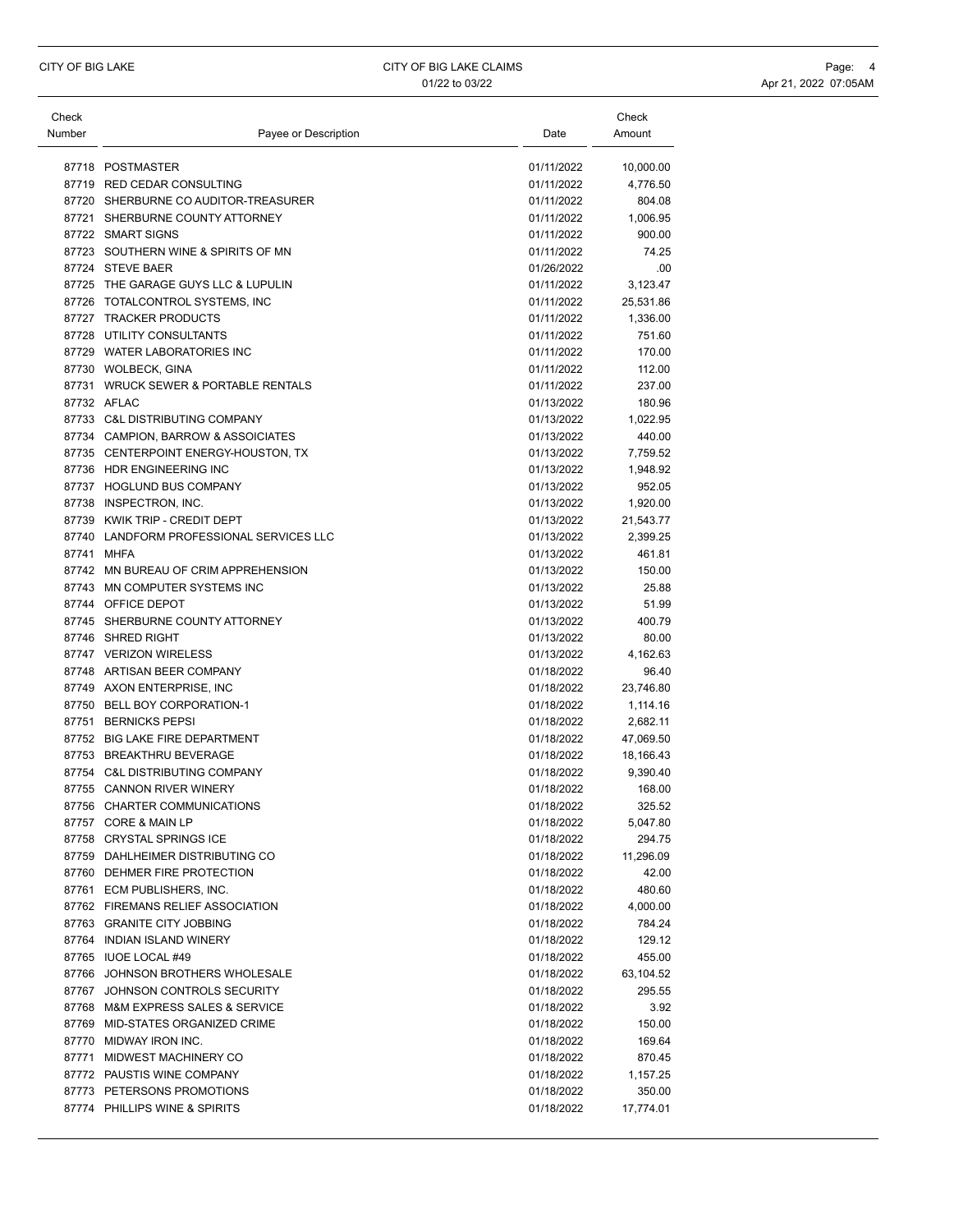| Check  |                                      |            | Check     |
|--------|--------------------------------------|------------|-----------|
| Number | Payee or Description                 | Date       | Amount    |
|        | 87775 QUALITY FLOW SYSTEMS           | 01/18/2022 | 5,916.50  |
|        | 87776 ROYAL TIRE INC                 | 01/18/2022 | 1,016.40  |
| 87777  | <b>S&amp;P GLOBAL RATINGS</b>        | 01/18/2022 | 14,175.00 |
|        | 87778 SENTINEL MN LLC                | 01/18/2022 | 1,650.00  |
|        | 87779 SOUTHERN WINE & SPIRITS OF MN  | 01/18/2022 | 22,582.85 |
|        | 87780 STAPLES ADVANTAGE              | 01/18/2022 | 74.95     |
|        | 87781 SUPERIOR MARKETING CONCEPTS    | 01/18/2022 | 260.00    |
|        | 87782 TOSHIBA FINANCIAL SERVICES     | 01/18/2022 | 146.10    |
|        | 87783 UNLIMITED SUPPLIES, INC        | 01/18/2022 | 144.28    |
|        | 87784 UV DOCTOR LAMPS, LLC           | 01/18/2022 | 1,499.11  |
|        | 87785 VIKING COCA-COLA               | 01/18/2022 | 427.40    |
|        | 87786 VINOCOPIA                      | 01/18/2022 | 493.25    |
|        | 87787 WH SECURITY                    | 01/18/2022 | 1,557.00  |
|        | 87788 WINE MERCHANTS                 | 01/18/2022 | 2,412.00  |
|        | 87789 SHERBURNE LAND COMPANY         | 01/20/2022 | 29,237.30 |
|        | 87790 CITY OF BIG LAKE               | 01/21/2022 | 1,362.12  |
|        | 87791 CLEARWAY COMMUNITY SOLAR LLC   | 01/21/2022 | 3,697.98  |
|        | 87792 CONNEXUS ENERGY                | 01/21/2022 | 25,528.82 |
|        | 87793 RMR SERVICES                   | 01/21/2022 | 4,757.88  |
|        | 87794 RUTLEDGE, LENNY                | 01/21/2022 | 67.20     |
|        | 87795 SHERBURNE CO SHERIFFS DEPT     | 01/21/2022 | 2,833.33  |
|        | 87796 SPECTRUM                       | 01/21/2022 | 178.97    |
|        | 87797 XCEL ENERGY                    | 01/21/2022 | 3,756.20  |
|        | 87798 VIKING COCA-COLA               | 01/25/2022 | 335.55    |
|        | 87799 VIKING COCA-COLA               | 01/25/2022 | 224.00    |
|        | 87800 KOURIL WOODWORKS               | 01/26/2022 | 2,500.00  |
| 87801  | MN DEPT OF MOTOR VEHICLE             | 01/26/2022 | 2,113.85  |
|        | 87802 AMERICAN SOLUTINS FOR BUSINESS | 01/27/2022 | 361.47    |
|        | 87803 ARTISAN BEER COMPANY           | 01/27/2022 | 80.00     |
|        | 87804 BELL BOY CORPORATION-1         | 01/27/2022 | 881.21    |
|        | 87805 BERNICKS PEPSI                 | 01/27/2022 | 2,104.03  |
|        | 87806 BIG LAKE TOWNSHIP              | 01/27/2022 | 7,143.00  |
|        | 87807 BREAKTHRU BEVERAGE             | 01/27/2022 | 7,198.96  |
|        | 87808 C&L DISTRIBUTING COMPANY       | 01/27/2022 | 7,073.98  |
|        | 87809 CAMPBELL KNUTSON PROFESSIONAL  | 01/27/2022 | 5,928.07  |
|        | 87810 CARLOS CREEK WINERY            | 01/27/2022 | 135.00    |
| 87811  | <b>CHARTER COMMUNICATIONS</b>        | 01/27/2022 | 401.27    |
|        | 87812 CINTAS                         | 01/27/2022 | 723.42    |
|        | 87813 CORE & MAIN LP                 | 01/27/2022 | 4.567.80  |
|        | 87814 DAHLHEIMER DISTRIBUTING CO     | 01/27/2022 | 21,554.47 |
|        | 87815 GRANITE CITY JOBBING           | 01/27/2022 | 1,149.31  |
|        | 87816 JOHNSON BROTHERS WHOLESALE     | 01/27/2022 | 11,565.73 |
|        | 87817 MACQUEEN EMERGENCY GROUP       | 01/27/2022 | 41.15     |
|        | 87818 MAJESTIC CREATIONS             | 01/27/2022 | 380.00    |
|        | 87819 MCCHESNEY HEATING AND          | 01/27/2022 | 125.00    |
|        | 87820 MIDWAY IRON INC.               | 01/27/2022 | 455.33    |
|        | 87821 MN DEPT OF PUBLIC SAFETY       | 01/27/2022 | 100.00    |
|        | 87822 PAUSTIS WINE COMPANY           | 01/27/2022 | 998.25    |
|        | 87823 PHILLIPS WINE & SPIRITS        | 01/27/2022 | 4,582.38  |
|        | 87824 RUTLEDGE, LENNY                | 01/27/2022 | 126.36    |
|        | 87825 SHORT-ELLIOTT-HENDRICKSON      | 01/27/2022 | 548.16    |
|        | 87826 SMALL LOT MN                   | 01/27/2022 | 96.00     |
|        | 87827 SOUTHERN WINE & SPIRITS OF MN  | 01/27/2022 | 11,540.03 |
|        | 87828 STAPLES ADVANTAGE              | 01/27/2022 | 18.25     |
|        | 87829 VARNER TRANSPORTATION LLC      | 01/27/2022 | 3,461.90  |
|        | 87830 VIKING COCA-COLA               | 01/27/2022 | 314.65    |
|        | 87831 VINOCOPIA                      | 01/27/2022 | 1,512.50  |
|        |                                      |            |           |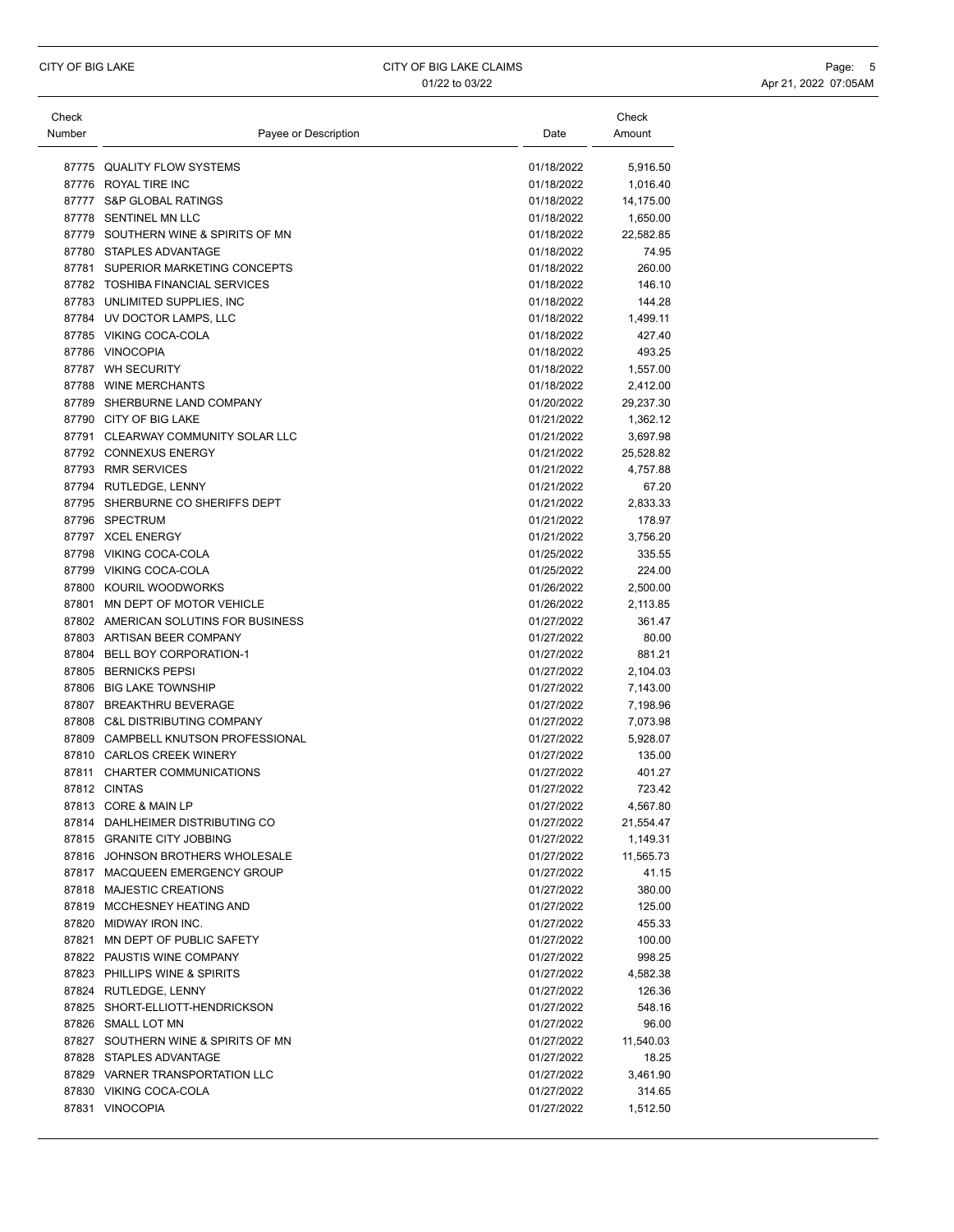| Check  |                                         |            | Check     |
|--------|-----------------------------------------|------------|-----------|
| Number | Payee or Description                    | Date       | Amount    |
|        |                                         |            |           |
|        | 87832 VONCO                             | 01/27/2022 | 796.13    |
|        | 87833 DK CONCRETE LLC                   | 01/27/2022 | 14,000.00 |
|        | 87834 XCEL ENERGY                       | 01/28/2022 | 2,303.21  |
|        | 87835 110 OAK LLC                       | 02/01/2022 | 23.04     |
|        | 87836 ANCONA TITLE & ESCROW             | 02/01/2022 | 50.60     |
|        | 87837 ANCONA TITLE & ESCROW             | 02/01/2022 | 51.36     |
|        | 87838 CLOSING HUB                       | 02/01/2022 | 42.65     |
|        | 87839 CLOSING HUB                       | 02/01/2022 | 144.36    |
|        | 87840 CLOSING HUB                       | 02/01/2022 | 83.73     |
|        | 87841 EAGLE CREEK TITLE LLC             | 02/01/2022 | 249.68    |
|        | 87842 EDINA REALTY TITLE                | 02/01/2022 | 77.49     |
|        | 87843 EXECUTIVE TITLE NORTHWEST LLC     | 02/01/2022 | 104.02    |
|        | 87844 FIRST AMERICAN TITLE INSURANCE CO | 02/01/2022 | 62.63     |
|        | 87845 HOME SECURITY ABSTRACT & TITLE CO | 02/01/2022 | 566.62    |
|        | 87846 JP BROOKS INC                     | 02/01/2022 | 67.10     |
|        |                                         |            |           |
|        | 87847 LAKE, JAMES A                     | 02/01/2022 | 30.89     |
|        | 87848 LEGACY TITLE                      | 02/01/2022 | 37.76     |
|        | 87849 MINNETONKA TITLE                  | 02/01/2022 | 2,934.15  |
|        | 87850 PREFERRED TITLE                   | 02/01/2022 | 142.70    |
|        | 87851 REDEMSKE, KELLY J                 | 02/01/2022 | 127.96    |
|        | 87852 REGIS TITLE LLC                   | 02/01/2022 | 52.62     |
|        | 87853 RUOTSALAINEN, DEBRA & MARK        | 02/01/2022 | 168.25    |
| 87854  | TITLESMART INC                          | 02/01/2022 | 129.81    |
|        | 87855 VYROVSHCHIKOV, CARINA & YEGOR     | 02/01/2022 | 36.30     |
|        | 87856 ALLSTATE PARTS OF SAUK RAPIDS     | 02/02/2022 | 58.96     |
|        | 87857 AMERICAN SOLUTINS FOR BUSINESS    | 02/02/2022 | 414.32    |
|        | 87858 ARVIG - PERHAM                    | 02/02/2022 | 378.00    |
|        | 87859 AUTO STOP                         | 02/02/2022 | 4,848.97  |
|        | 87860 BELL BOY CORPORATION-1            | 02/02/2022 | 2,190.24  |
| 87861  | <b>BERNICKS PEPSI</b>                   | 02/02/2022 | 3,630.71  |
|        | 87862 BIG LAKE LUMBER                   | 02/02/2022 | 69.73     |
|        | 87863 BOLTON & MENK INC                 | 02/02/2022 | 71,537.00 |
| 87864  | <b>BREAKTHRU BEVERAGE</b>               | 02/02/2022 | 1,972.44  |
|        | 87865 C&L DISTRIBUTING COMPANY          | 02/02/2022 | 548.24    |
|        | 87866 CHARTER COMMUNICATIONS            | 02/02/2022 | 213.21    |
|        | 87867 CONNEXUS ENERGY                   | 02/02/2022 | 14.50     |
|        | 87868 CRYSTEEL TRUCK EQUIPMENT          | 02/02/2022 | 76.56     |
|        | 87869 DAHLHEIMER DISTRIBUTING CO        | 02/02/2022 | 31,075.70 |
|        | 87870 DELEGARD TOOL CO                  | 02/02/2022 | 252.69    |
|        | 87871 ECM PUBLISHERS, INC.              | 02/02/2022 | 139.50    |
|        | 87872 FLEXIBLE PIPE TOOL COMPANY        | 02/02/2022 | 805.55    |
|        | 87873 GRANITE CITY JOBBING              | 02/02/2022 | 960.53    |
|        | 87874 HAUGO GEO TECHNICAL SERVICES      | 02/02/2022 | 7,465.00  |
|        | 87875 HAWKINS, INC-1                    | 02/02/2022 | 5,976.43  |
|        | 87876 HUBBARD ELECTRIC                  | 02/02/2022 | 585.55    |
|        | 87877 JOHNSON BROTHERS WHOLESALE        | 02/02/2022 | 11,499.38 |
|        | 87878 LEAGUE OF MN CITIES               | 02/02/2022 | 20.00     |
|        | 87879 MIDWAY IRON INC.                  | 02/02/2022 | 182.58    |
|        | 87880 MIDWEST SOUND AND STAGE INC       | 02/02/2022 | 2,750.00  |
|        | 87881 MN RURAL WATER ASSOCIATION        | 02/02/2022 | 500.00    |
|        | 87882 PAUSTIS WINE COMPANY              | 02/02/2022 | 1,152.50  |
|        | 87883 PEARSON NICOLE                    | 02/02/2022 |           |
|        |                                         |            | 4.33      |
|        | 87884 PHILLIPS WINE & SPIRITS           | 02/02/2022 | 1,907.91  |
|        | 87885 SMALL LOT MN                      | 02/02/2022 | 681.08    |
|        | 87886 SOUTHERN WINE & SPIRITS OF MN     | 02/02/2022 | 6,679.83  |
|        | 87887 SPERLING, DAVID                   | 02/02/2022 | 930.00    |
|        | 87888 STAPLES ADVANTAGE                 | 02/02/2022 | 167.22    |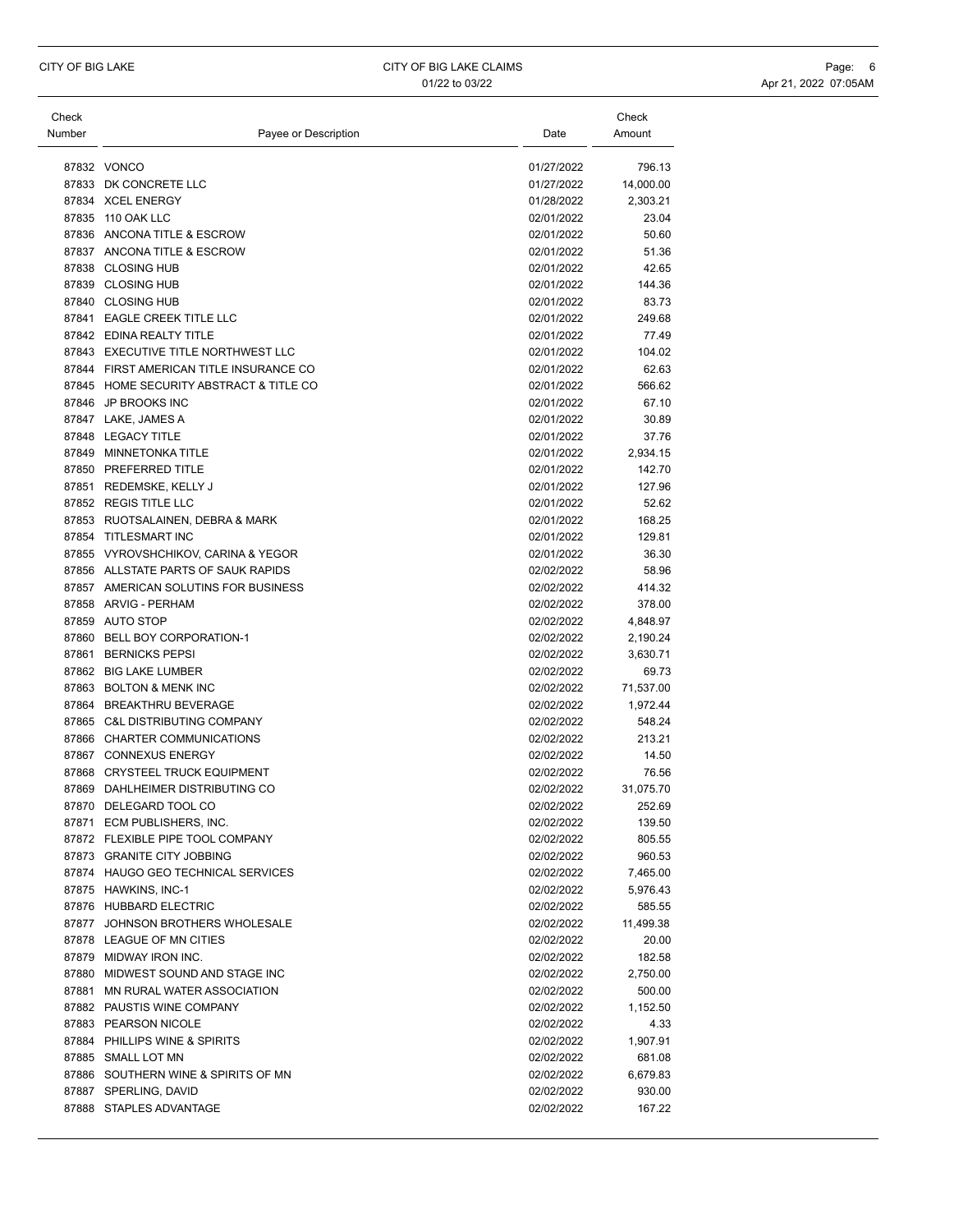| Check<br>Number | Payee or Description                         | Date                     | Check<br>Amount    |
|-----------------|----------------------------------------------|--------------------------|--------------------|
| 87889           | <b>STREICHERS</b>                            | 02/02/2022               | 8,288.34           |
| 87890           | THE POLICE AND SHERIFFS PRESS                | 02/02/2022               | 17.58              |
|                 | 87891 TIME WARNER                            | 02/02/2022               | 190.32             |
|                 | 87892 TRAUT COMPANIES                        | 02/02/2022               | 795.00             |
|                 | 87893 UTILITY CONSULTANTS                    | 02/02/2022               | 1,212.24           |
|                 | 87894 VIKING COCA-COLA                       | 02/02/2022               | 907.20             |
|                 | 87895 VINOCOPIA                              | 02/02/2022               | 783.71             |
|                 | 87896 VONCO                                  | 02/02/2022               | 2,675.54           |
|                 | 87897 WINDSTREAM                             | 02/02/2022               | 181.34             |
|                 | 87898 WINE MERCHANTS                         | 02/02/2022               | 428.00             |
|                 | 87899 WINEBOW                                | 02/02/2022               | 711.25             |
|                 | 87900 XCEL ENERGY                            | 02/02/2022               | 21.62              |
|                 | 87901 ZARNOTH BRUSH WORKS, INC               | 02/02/2022               | 854.40             |
|                 | 87902 MN RURAL WATER ASSOCIATION             | 02/07/2022               | 250.00             |
|                 | 87903 ACE SOLID WASTE INC                    | 02/11/2022               | 722.57             |
|                 | 87904 AFLAC                                  | 02/11/2022               | 180.96             |
|                 | 87905 AMERICAN SOLUTINS FOR BUSINESS         | 02/11/2022               | 515.94             |
|                 | 87906 ARTISAN BEER COMPANY                   | 02/11/2022               | 237.90             |
|                 | 87907 ATLAS BUSINESS SOLUTIONS               | 02/11/2022               | 499.20             |
|                 | 87908 BELL BOY CORPORATION-1                 | 02/11/2022               | 1,835.59           |
|                 | 87909 BERNICKS PEPSI                         | 02/11/2022               | 1,046.83           |
|                 | 87910 BIG LAKE TOWNSHIP                      | 02/11/2022               | 14,827.69          |
|                 | 87911 BRATZEL. IRA                           | 02/11/2022               | 200.00             |
|                 | 87912 BREAKTHRU BEVERAGE                     | 02/11/2022               | 10,802.88          |
|                 | 87913 BROTHERS FIRE & SECURITY               | 02/11/2022               | 450.00             |
|                 | 87914 C&L DISTRIBUTING COMPANY               | 02/11/2022               | 36,770.30          |
|                 | 87915 CARLOS CREEK WINERY                    | 02/11/2022               | 306.00             |
|                 | 87916 CENTERPOINT ENERGY                     | 02/11/2022               | 10,156.94          |
|                 | 87917 CHARTER COMMUNICATIONS<br>87918 CINTAS | 02/11/2022               | 615.51             |
|                 | 87919 CIVICPLUS                              | 02/11/2022<br>02/11/2022 | 939.80<br>2,703.75 |
|                 | 87920 CRYSTAL SPRINGS ICE                    | 02/11/2022               | 240.30             |
|                 | 87921 CURBSIDE WASTE                         | 02/11/2022               | 1,032.88           |
|                 | 87922 DAHLHEIMER DISTRIBUTING CO             | 02/11/2022               | 9,379.52           |
|                 | 87923 ECM PUBLISHERS, INC.                   | 02/11/2022               | 238.50             |
|                 | 87924 FREIDAY, SARA                          | 02/11/2022               | 2,200.00           |
|                 | 87925 FROOGLE LLC                            | 02/11/2022               | 88.00              |
|                 | 87926 FSSOLUTIONS                            | 02/11/2022               | 650.00             |
| 87927           | <b>GRANITE CITY JOBBING</b>                  | 02/11/2022               | 1,860.16           |
|                 | 87928 HOGLUND BUS COMPANY                    | 02/11/2022               | 140.26             |
|                 | 87929 HR EMPLOYMENT LAW                      | 02/11/2022               | 211.00             |
|                 | 87930 INSPECTRON, INC.                       | 02/11/2022               | 600.00             |
|                 | 87931 IUOE LOCAL #49                         | 02/11/2022               | 455.00             |
|                 | 87932 IUOE LOCAL 49 FRINGE BENEFIT           | 02/11/2022               | 18,830.00          |
|                 | 87933 JOHNSON BROTHERS WHOLESALE             | 02/11/2022               | 23,164.37          |
|                 | 87934 KWIK TRIP INC                          | 02/11/2022               | 7,336.45           |
|                 | 87935 LAW ENFORCEMENT LABOR SERVICE          | 02/11/2022               | 845.00             |
|                 | 87936 LEAGUE OF MN CITIES                    | 02/11/2022               | 600.00             |
|                 | 87937 LIFTOFF, LLC                           | 02/11/2022               | 3,360.00           |
|                 | 87938 MAJESTIC CREATIONS                     | 02/11/2022               | 176.00             |
|                 | 87939 MIDSTATES EQUIPMENT                    | 02/11/2022               | 15,561.04          |
|                 | 87940 MIDWAY IRON INC.                       | 02/11/2022               | 151.23             |
|                 | 87941 MIDWEST MACHINERY CO                   | 02/11/2022               | 406.36             |
|                 | 87942 MN DEPT OF MOTOR VEHICLE               | 02/11/2022               | 481.25             |
|                 | 87943 MN NCPERS LIFE                         | 02/11/2022               | 64.00              |
|                 | 87944 MN RURAL WATER ASSOCIATION             | 02/11/2022               | 250.00             |
|                 | 87945 NORTHLAND MECHANICAL                   | 02/11/2022               | 1,871.51           |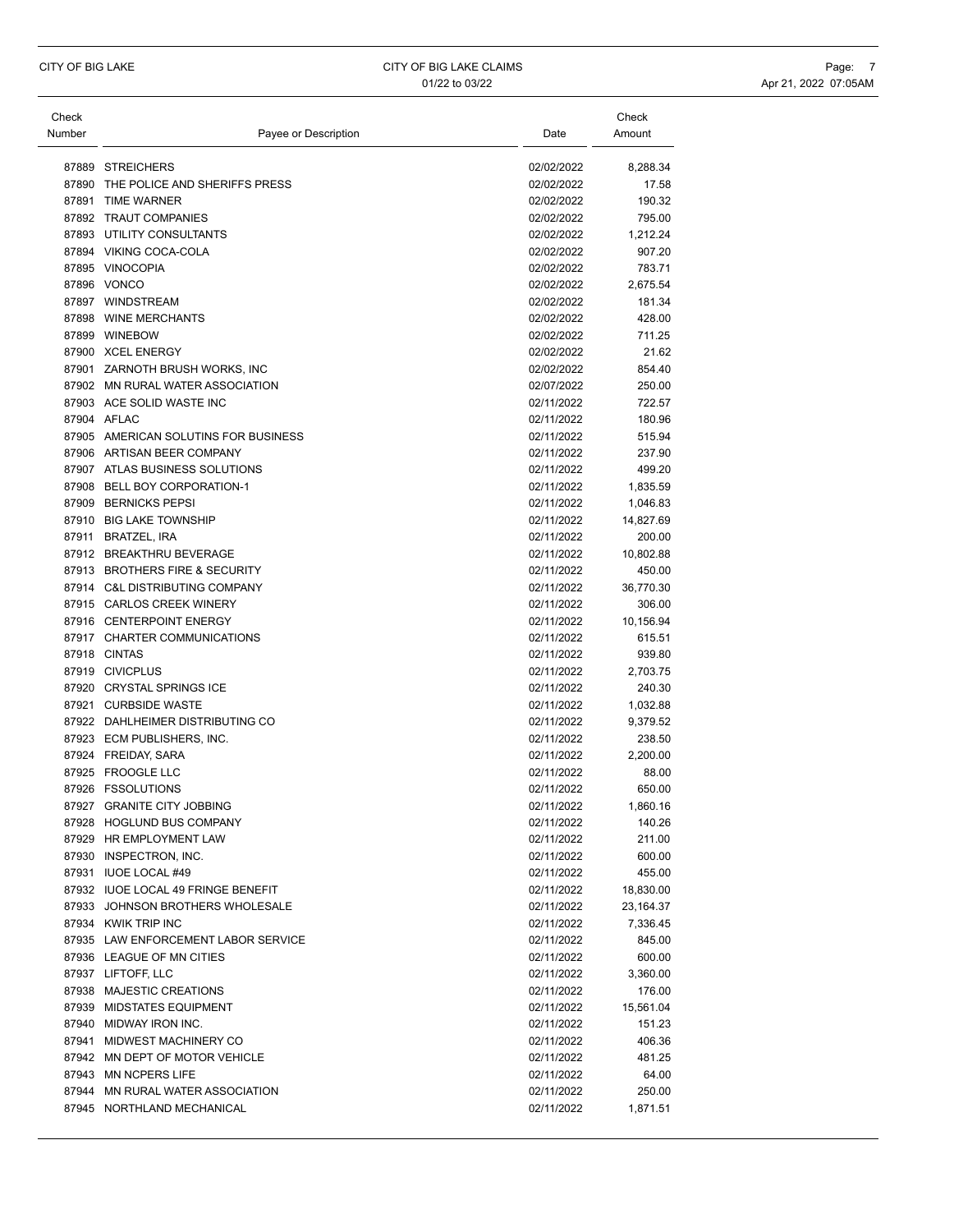| Check  |                                      |                          | Check             |
|--------|--------------------------------------|--------------------------|-------------------|
| Number | Payee or Description                 | Date                     | Amount            |
|        | 87946 NORTHLAND TRUST SERVICES       | 02/11/2022               | 750.00            |
|        | 87947 OFFICE DEPOT                   | 02/11/2022               | 67.29             |
|        | 87948 OREILLY AUTOMOTIVE, INC        | 02/11/2022               | 4,964.58          |
|        | 87949 PAUSTIS WINE COMPANY           | 02/11/2022               | 1,146.75          |
|        | 87950 PERMITWORKS                    | 02/11/2022               | 3,085.00          |
|        | 87951 PHILLIPS WINE & SPIRITS        | 02/11/2022               | 8,200.35          |
|        | 87952 PLAISTED COMPANIES INC.        | 02/11/2022               | 473.06            |
|        | 87953 POST BOARD                     | 02/23/2022               | .00               |
|        | 87954 QUADIENT LEASING USA, INC      | 02/11/2022               | 473.97            |
|        | 87955 QUALITY FLOW SYSTEMS           | 02/11/2022               | 2,000.00          |
|        | 87956 QUALITY REFRIGERATION          | 02/11/2022               | 656.50            |
|        | 87957 ROYAL TIRE INC                 | 02/11/2022               |                   |
|        | 87958 SENTINEL MN LLC                | 02/11/2022               | 1,117.96          |
|        | 87959 SHRED RIGHT                    | 02/11/2022               | 4,700.00<br>80.00 |
|        | 87960 SOUTHERN WINE & SPIRITS OF MN  | 02/11/2022               |                   |
|        | 87961 STAPLES ADVANTAGE              |                          | 10,947.81         |
|        | 87962 STREET COP TRAINING LLC        | 02/11/2022               | 36.97             |
|        | 87963 STREICHERS                     | 02/11/2022               | 225.00            |
|        |                                      | 02/11/2022<br>02/11/2022 | 966.91            |
| 87964  | THE AMERICAN BOTTLING COMPANY        |                          | 183.24            |
|        | 87965 THECO INC                      | 02/11/2022               | 610.02            |
|        | 87966 TITAN MACHINERY                | 02/11/2022               | 30,340.08         |
|        | 87967 UNLIMITED SUPPLIES, INC        | 02/11/2022               | 110.56            |
|        | 87968 VARNER TRANSPORTATION LLC      | 02/11/2022               | 2,334.80          |
|        | 87969 VONCO                          | 02/11/2022               | 1,375.50          |
|        | 87970 WATER LABORATORIES INC         | 02/11/2022               | 170.00            |
|        | 87971 WINDSTREAM                     | 02/11/2022               | 186.78            |
|        | 87972 BELL BOY CORPORATION-1         | 02/14/2022               | 301.12            |
|        | 87973 C&L DISTRIBUTING COMPANY       | 02/14/2022               | 141.00            |
|        | 87974 COASTWISE FIREGUARD            | 02/14/2022               | 5,829.60          |
|        | 87975 DAHLHEIMER DISTRIBUTING CO     | 02/14/2022               | 471.10            |
|        | 87976 FIRST SYSTEMS TECHNOLOGY INC   | 02/14/2022               | 700.00            |
|        | 87977 GOPHER STATE ONE CALL          | 02/14/2022               | 345.65            |
|        | 87978 HACH COMPANY                   | 02/14/2022               | 421.40            |
|        | 87979 LEAGUE OF MN CITIES INSURANCE  | 02/14/2022               | 256,626.00        |
|        | 87980 OFFICE DEPOT                   | 02/14/2022               | 55.99             |
|        | 87981 PAUSTIS WINE COMPANY           | 02/14/2022               | 104.00            |
|        | 87982 SHERBURNE CO SHERIFFS DEPT     | 02/14/2022               | 2,833.33          |
|        | 87983 VERIZON WIRELESS               | 02/14/2022               | 2,629.79          |
|        | 87984 VIKING COCA-COLA               | 02/14/2022               | 495.70            |
|        | 87985 XCEL ENERGY                    | 02/14/2022               | 4,085.06          |
|        | 87986 BERNICKS PEPSI                 | 02/15/2022               | 603.68            |
|        | 87987 CLEARWAY COMMUNITY SOLAR LLC   | 02/15/2022               | 1,758.39          |
|        | 87988 WRUCK SEWER & PORTABLE RENTALS | 02/15/2022               | 193.00            |
|        | 87989 ALLSTATE PARTS OF SAUK RAPIDS  | 02/15/2022               | 408.78            |
|        | 87990 ALLSTATEPETERBILT OF ROGERS    | 02/15/2022               | 86.53             |
|        | 87991 BROTHERS FIRE & SECURITY       | 02/15/2022               | 295.00            |
|        | 87992 COMMISSIONER OF FINANCE        | 02/15/2022               | 17.45             |
|        | 87993 CRYSTEEL TRUCK EQUIPMENT       | 02/15/2022               | 9,088.74          |
|        | 87994 DELEGARD TOOL CO               | 02/15/2022               | 451.99            |
|        | 87995 MIDWAY IRON INC.               | 02/15/2022               | 51.64             |
|        | 87996 MN CHIEF OF POLICE ASSOC       | 02/15/2022               | 510.00            |
|        | 87997 MN COMPUTER SYSTEMS INC        | 02/15/2022               | 57.39             |
|        | 87998 NORTH STAR SIGNS AND ENGRAVING | 02/15/2022               | 189.00            |
|        | 87999 PITNEY BOWES GLOBAL FINANCIAL  | 02/15/2022               | 387.72            |
|        | 88000 PLUNKETTS PEST CONTROL         | 02/15/2022               | 67.60             |
|        | 88001 SHERBURNE COUNTY ATTORNEY      | 02/15/2022               | 465.85            |
|        | 88002 THELEN MECHANICAL              | 02/15/2022               | 269.00            |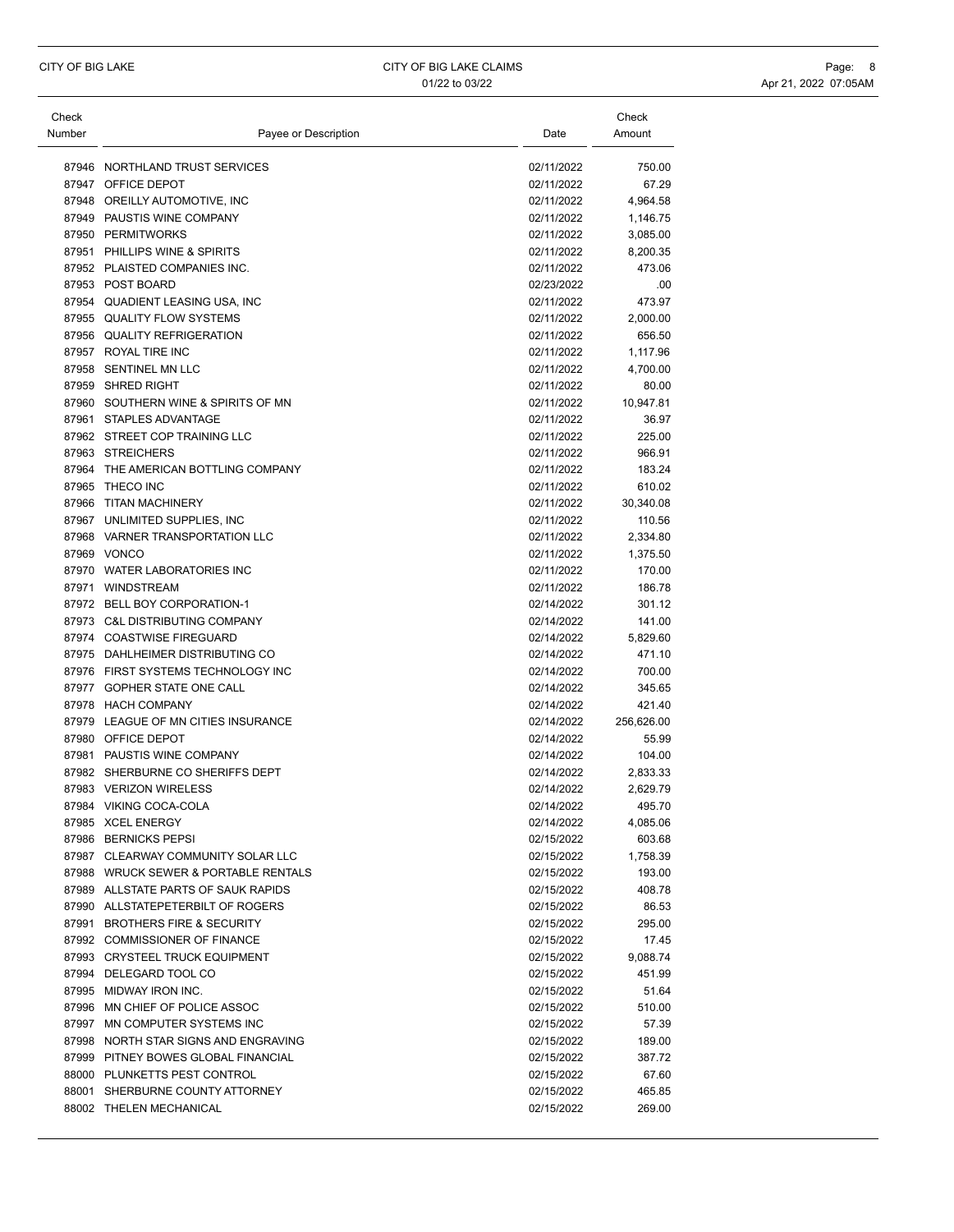| Check  |                                          |            | Check     |
|--------|------------------------------------------|------------|-----------|
| Number | Payee or Description                     | Date       | Amount    |
|        | 88003 TIME WARNER                        | 02/15/2022 | 27.42     |
|        | 88004 TOSHIBA FINANCIAL SERVICES         | 02/15/2022 | 146.10    |
|        | 88005 UV DOCTOR LAMPS, LLC               | 02/15/2022 | 752.27    |
|        | 88006 WRUCK SEWER & PORTABLE RENTALS     | 02/15/2022 | 193.00    |
|        | 88007 XCEL ENERGY                        | 02/15/2022 | 22.69     |
|        | 88008 AMERICAN SOLUTINS FOR BUSINESS     | 02/18/2022 | 1,393.38  |
|        | 88009 BERNICKS PEPSI                     | 02/18/2022 | 4,274.27  |
|        | 88010 JOHNSON BROTHERS WHOLESALE         | 02/18/2022 | 7,578.36  |
|        | 88011 RMR SERVICES                       | 02/18/2022 | 2,774.16  |
|        | 88012 AMERICAN TEST CENTER, INC          | 02/25/2022 | 450.00    |
|        | 88013 ARTISAN BEER COMPANY               | 02/25/2022 | 1,027.90  |
|        | 88014 ARVIG - PERHAM                     | 02/25/2022 | 383.67    |
|        | 88015 AXON ENTERPRISE, INC               | 02/25/2022 | 2,640.00  |
|        | 88016 BEAUDRY                            | 02/25/2022 | 1,430.70  |
|        | 88017 BELL BOY CORPORATION-1             | 02/25/2022 | 916.24    |
|        | 88018 BERNICKS PEPSI                     | 02/25/2022 | 3,354.57  |
|        | 88019 BIG LAKE CENTER OWNERS ASSOC.      | 02/25/2022 | 2,530.34  |
|        | 88020 BIG LAKE SPUD FEST                 | 02/25/2022 | 50.00     |
|        | 88021 BIG LAKE WOMEN OF TODAY            | 02/25/2022 | 50.00     |
|        | 88022 BOLTON & MENK INC                  | 02/25/2022 | 34,855.00 |
|        | 88023 BREAKTHRU BEVERAGE                 | 02/25/2022 | 5,845.23  |
|        | 88024 BYA BECKER BASS CLUB               | 02/25/2022 | 50.00     |
|        | 88025 C&L DISTRIBUTING COMPANY           | 02/25/2022 | 26,138.14 |
|        | 88026 CAMPBELL KNUTSON PROFESSIONAL      | 02/25/2022 | 6,258.50  |
|        | 88027 CARLOS CREEK WINERY                | 02/25/2022 | 279.00    |
|        | 88028 CHARTER COMMUNICATIONS             | 02/25/2022 | 406.27    |
|        | 88029 CITY OF BIG LAKE                   | 02/25/2022 | 1,471.21  |
|        | 88030 CONNEXUS ENERGY                    | 02/25/2022 | 14.50     |
|        | 88031 CRYSTEEL TRUCK EQUIPMENT           | 02/25/2022 | 96.72     |
|        | 88032 DAHLHEIMER DISTRIBUTING CO         | 02/25/2022 | 26,175.56 |
|        | 88033 DJS HEATING & AIR CONDITIONING     | 02/25/2022 | 76.00     |
|        | 88034 ECM PUBLISHERS, INC.               | 02/25/2022 | 22.50     |
|        | 88035 GRANITE CITY JOBBING               | 02/25/2022 | 2,101.59  |
|        | 88036 JOHNSON BROTHERS WHOLESALE         | 02/25/2022 | 8,031.59  |
|        | 88037 LANDFORM PROFESSIONAL SERVICES LLC | 02/25/2022 | 4,088.50  |
|        | 88038 M&M EXPRESS SALES & SERVICE        | 02/25/2022 | 162.36    |
| 88039  | <b>MAJESTIC CREATIONS</b>                | 02/25/2022 | 44.00     |
| 88040  | MCCHESNEY HEATING AND                    | 02/25/2022 | 1,175.00  |
| 88041  | <b>MN NCPERS LIFE</b>                    | 02/25/2022 | 64.00     |
|        | 88042 PAULSON, LINDA                     | 02/25/2022 | 50.00     |
|        | 88043 PAUSTIS WINE COMPANY               | 02/25/2022 | 1,199.50  |
|        | 88044 PETTY CASH                         | 02/25/2022 | 27.00     |
|        | 88045 PHILLIPS WINE & SPIRITS            | 02/25/2022 | 12,614.80 |
|        | 88046 RMR SERVICES                       | 02/25/2022 | 2,778.48  |
|        | 88047 RUTLEDGE, LENNY                    | 02/25/2022 | 72.54     |
|        | 88048 SHERBURNE COUNTY ATTORNEY          | 02/25/2022 | 1,136.55  |
|        | 88049 SOUTHERN WINE & SPIRITS OF MN      | 02/25/2022 | 9,289.99  |
|        | 88050 SPECTRUM                           | 02/25/2022 | 178.69    |
|        | 88051 STAPLES ADVANTAGE                  | 02/25/2022 | 535.13    |
|        | 88052 SWANK MOTION PICTURE INC           | 02/25/2022 | 900.00    |
|        | 88053 TECH SALES CO                      | 02/25/2022 | 1,759.56  |
|        | 88054 TOWMASTER                          | 02/25/2022 | 76.46     |
|        | 88055 VINOCOPIA                          | 02/25/2022 | 885.03    |
|        | 88056 VONCO                              | 02/25/2022 | 2,328.47  |
|        | 88057 WINE MERCHANTS                     | 02/25/2022 | 256.00    |
|        | 88058 ZARNOTH BRUSH WORKS, INC           | 02/25/2022 | 618.20    |
|        |                                          |            |           |
|        | 88059 @TITLE LLC                         | 03/01/2022 | 111.11    |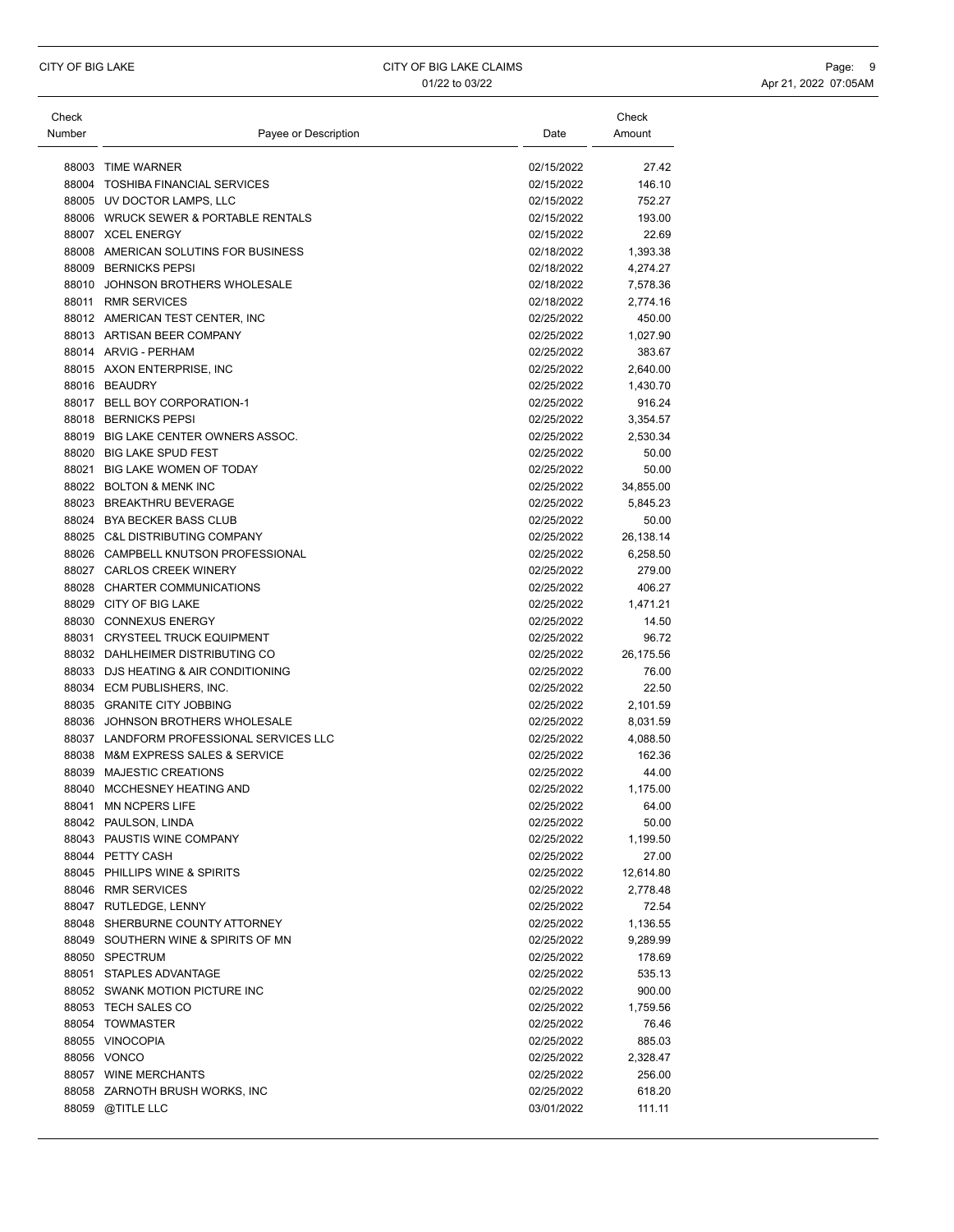| Check<br>Number | Payee or Description                               | Date                     | Check<br>Amount |
|-----------------|----------------------------------------------------|--------------------------|-----------------|
|                 | 88060 ATTORNEYS TITLE GROUP LLC                    | 03/01/2022               | 72.81           |
| 88061           | <b>CCH PROPERTIES LLC</b>                          | 03/01/2022               | 97.16           |
|                 | 88062 CUSTOM TITLE SERVICES LLC                    | 03/01/2022               | 23.01           |
|                 | 88063 CUSTOM TITLE SERVICES LLC                    | 03/01/2022               | 19.59           |
|                 | 88064 HENDERSON, BRUCE & SHEILA                    | 03/01/2022               | 64.04           |
|                 | 88065 LEGACY TITLE                                 | 03/01/2022               | 29.61           |
|                 | 88066 MINNESOTA TITLE                              | 03/01/2022               | 34.59           |
|                 | 88067 PILLAR TITLE SERVICES                        | 03/01/2022               | 76.57           |
|                 | 88068 RG TITLE LLC                                 | 03/01/2022               | 33.72           |
|                 | 88069 ZILLOW HOMES INC                             | 03/01/2022               | 120.39          |
|                 | 88070 ZILLOW HOMES INC                             | 03/01/2022               | 124.12          |
|                 | 88071 ACE SOLID WASTE INC                          | 03/02/2022               | 726.30          |
|                 | 88072 ACTIVE CENTRAL MN                            | 03/02/2022               | 50.00           |
|                 | 88073 AMERICAN SOLUTINS FOR BUSINESS               | 03/02/2022               | 28.62           |
|                 | 88074 BERNICKS PEPSI                               | 03/02/2022               | 2,006.76        |
|                 | 88075 BIG LAKE CENTER OWNERS ASSOC.                | 03/02/2022               | 1,106.20        |
|                 | 88076 BIG LAKE COMMUNITY EDUCATION                 | 03/02/2022               | 100.00          |
|                 | 88077 BREAKTHRU BEVERAGE                           | 03/02/2022               | 2,400.61        |
|                 | 88078 BROTHERS FIRE & SECURITY                     | 03/02/2022               | 225.00          |
|                 | 88079 C&L DISTRIBUTING COMPANY                     | 03/02/2022               | 173.50          |
|                 | 88080 CHARTER COMMUNICATIONS                       | 03/02/2022               | 218.21          |
|                 | 88081 CONNEXUS ENERGY                              | 03/02/2022               | 23,007.65       |
|                 | 88082 CURBSIDE WASTE                               | 03/02/2022               | 1,022.89        |
|                 | 88083 DOLL SHANNON                                 | 03/02/2022               | 6.00            |
|                 | 88084 DROSSEL MOLLY                                | 03/02/2022               | 49.00           |
|                 | 88085 ETZEL, LIZ                                   | 03/02/2022               | 9.00            |
|                 | 88086 FELDEVERD, ALLEN                             | 03/02/2022               | 20.00           |
|                 | 88087 FIDELDY DALE                                 | 03/02/2022               | 11.00           |
|                 | 88088 FROOGLE LLC                                  | 03/02/2022               | 50.00           |
|                 | 88089 JOHNSON BROTHERS WHOLESALE                   | 03/02/2022               | 8,250.32        |
|                 | 88090 LAW ENFORCEMENT LABOR SERVICE                | 03/02/2022               | 780.00          |
| 88091           | MN DEPT OF HEALTH                                  | 03/02/2022               | 9,411.00        |
|                 | 88092 MODIST BREWING COMPANY                       | 03/02/2022               | 400.25          |
|                 | 88093 MONARCH                                      | 03/02/2022               | 111.20          |
|                 | 88094 NAPA AUTO PARTS                              | 03/02/2022               | 33.38           |
|                 | 88095 OFFICE DEPOT                                 | 03/02/2022               | 151.65          |
|                 | 88096 PAUSTIS WINE COMPANY                         | 03/02/2022               | 450.00          |
|                 | 88097 PHILLIPS WINE & SPIRITS                      | 03/02/2022               | 5,123.81        |
|                 | 88098 RED BULL DISTRIBUTION CO, INC                | 03/02/2022               | 108.00          |
|                 | 88099 SCHMIDT IMHOLTE MELDOY                       | 03/02/2022               | 14.00           |
|                 | 88100 SHERBURNE CO SHERIFFS DEPT                   | 03/02/2022               | 414.90          |
|                 | 88101 SHERBURNE COUNTY ATTORNEY                    | 03/02/2022               | 450.00          |
|                 | 88102 SOUTHERN WINE & SPIRITS OF MN                | 03/02/2022               | 8,046.95        |
|                 | 88103 SUMMIT FIRE PROTECTION                       | 03/02/2022               | 850.00          |
|                 | 88104 TAFT STETTINIUS & HOLLISTER LLP              | 03/02/2022               | 3,250.00        |
|                 | 88105 TGK AUTOMOTIVE OF BIG LAKE                   | 03/02/2022               | 230.85          |
|                 | 88106 UNLIMITED SUPPLIES, INC                      | 03/02/2022               | 13.50           |
|                 | 88107 UTILITY CONSULTANTS                          | 03/02/2022               | 1,058.88        |
|                 | 88108 VERRETT ROSEGRETTA<br>88109 VIKING COCA-COLA | 03/02/2022<br>03/02/2022 | 12.00           |
|                 |                                                    |                          | 772.65          |
|                 | 88110 VONCO<br>88111 WINE MERCHANTS                | 03/02/2022               | 1,908.35        |
|                 |                                                    | 03/02/2022               | 2,240.00        |
|                 | 88112 XCEL ENERGY                                  | 03/02/2022               | .00             |
|                 | 88113 XCEL ENERGY                                  | 03/31/2022               | 9,001.07        |
|                 | 88114 ADVANTAGE SIGNS & GRAPHICS, INC              | 03/04/2022               | 462.60          |
|                 | 88115 ARTISAN BEER COMPANY                         | 03/04/2022               | 327.40          |
|                 | 88116 BADER, RANDY                                 | 03/04/2022               | 128.80          |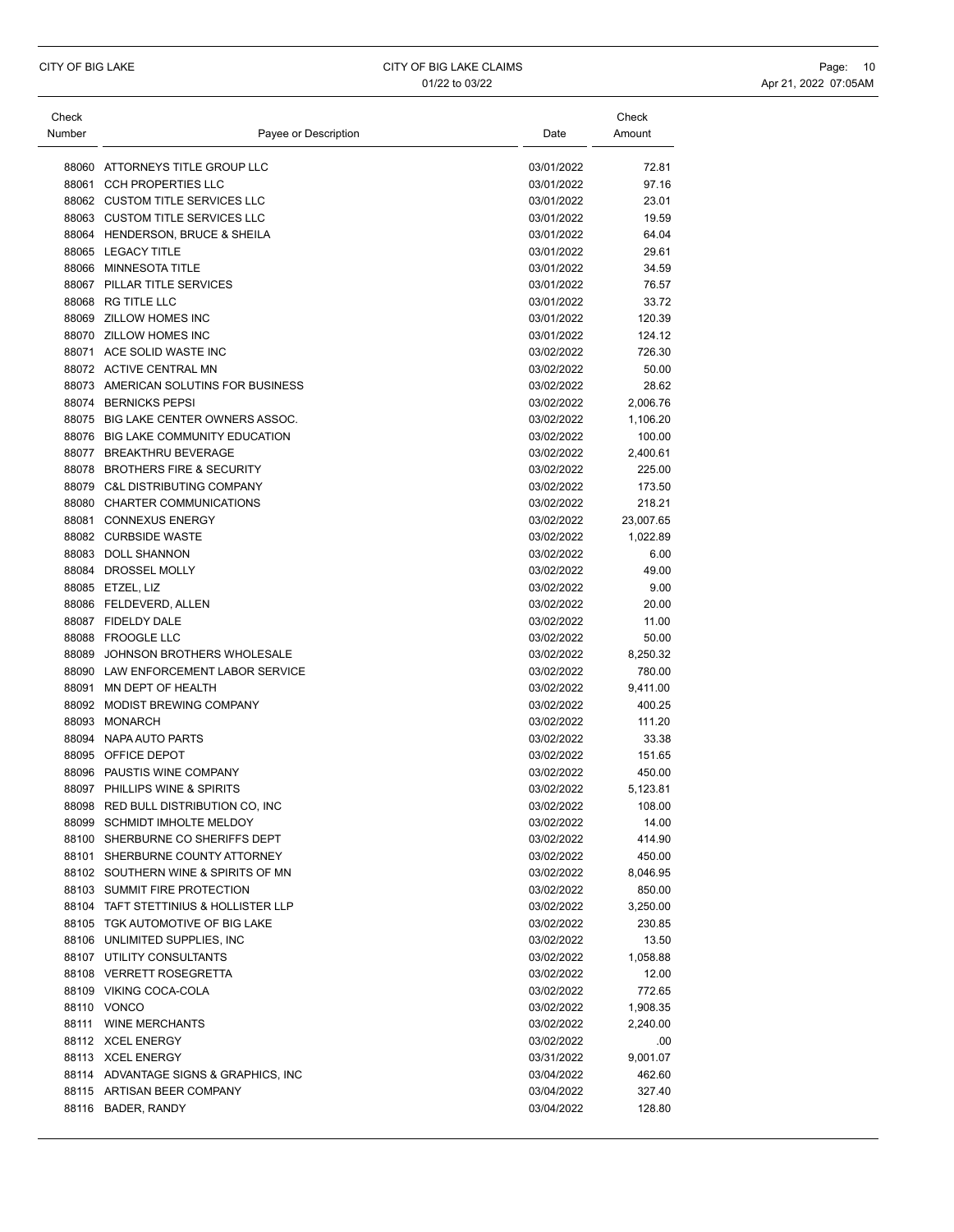| Check  |                                      |            | Check     |
|--------|--------------------------------------|------------|-----------|
| Number | Payee or Description                 | Date       | Amount    |
| 88117  | <b>BELL BOY CORPORATION-1</b>        | 03/04/2022 | 1,413.70  |
| 88118  | <b>BERRY MATTHEW</b>                 | 03/04/2022 | 946.00    |
|        | 88119 BIG LAKE SPUD FEST             | 03/04/2022 | 250.00    |
|        | 88120 C&L DISTRIBUTING COMPANY       | 03/04/2022 |           |
|        |                                      |            | 19,602.77 |
|        | 88121 CHARTER COMMUNICATIONS         | 03/04/2022 | 5.00      |
|        | 88122 DAHLHEIMER DISTRIBUTING CO     | 03/04/2022 | 11,061.65 |
|        | 88123 FISH TOYA                      | 03/04/2022 | 14.00     |
|        | 88124 FROOGLE LLC                    | 03/04/2022 | 25.89     |
|        | 88125 GRANITE CITY JOBBING           | 03/04/2022 | 1,312.56  |
|        | 88126 HACH COMPANY                   | 03/04/2022 | 174.72    |
|        | 88127 INDIAN ISLAND WINERY           | 03/04/2022 | 542.40    |
| 88128  | JOHNSON BROTHERS WHOLESALE           | 03/04/2022 | 15,677.02 |
|        | 88129 NORTHLAND MECHANICAL           | 03/04/2022 | 2,989.00  |
|        | 88130 PHILLIPS WINE & SPIRITS        | 03/04/2022 | 3,486.28  |
|        | 88131 RAILROAD MANAGEMENT CO III, LL | 03/04/2022 | 5,594.01  |
|        | 88132 SMALL LOT MN                   | 03/04/2022 | 535.50    |
|        | 88133 THE AMERICAN BOTTLING COMPANY  | 03/04/2022 | 134.80    |
|        | 88134 VARNER TRANSPORTATION LLC      | 03/04/2022 | 1,869.40  |
|        | 88135 VINOCOPIA                      | 03/04/2022 | 391.25    |
|        | 88136 LYNN LEMBCKE CONSULTING        | 03/14/2022 | 1,000.00  |
|        | 88137 AFLAC                          | 03/16/2022 | 180.96    |
|        | 88138 AQUAFIX                        | 03/16/2022 | 1,167.48  |
|        | 88139 BELL BOY CORPORATION-1         | 03/16/2022 | 4,323.59  |
|        | 88140 BERNICKS PEPSI                 | 03/16/2022 | 1,056.83  |
|        | 88141 BIG LAKE LUMBER                | 03/16/2022 | 73.29     |
|        | 88142 BREAKTHRU BEVERAGE             | 03/16/2022 | 16,358.36 |
|        | 88143 BRUCE FRANDLE                  | 03/16/2022 | 32.76     |
|        | 88144 C&L DISTRIBUTING COMPANY       | 03/16/2022 | 8,098.17  |
|        | 88145 CAMPBELL KNUTSON PROFESSIONAL  | 03/16/2022 | 3,681.88  |
|        | 88146 CENTERPOINT ENERGY             | 03/16/2022 | 9,923.93  |
|        | 88147 CHARTER COMMUNICATIONS         | 03/16/2022 | 330.52    |
|        | 88148 CLEARWAY COMMUNITY SOLAR LLC   | 03/16/2022 | 2,118.90  |
|        | 88149 CRYSTAL SPRINGS ICE            | 03/16/2022 | 283.20    |
|        | 88150 DAHLHEIMER DISTRIBUTING CO     |            |           |
|        |                                      | 03/16/2022 | 16,714.97 |
|        | 88151 ECM PUBLISHERS, INC.           | 03/16/2022 | 385.00    |
|        | 88152 FOX, STACEY                    | 03/16/2022 | 168.34    |
|        | 88153 GRANITE CITY JOBBING           | 03/16/2022 | 1,549.26  |
|        | 88154 INSPECTRON, INC.               | 03/16/2022 | 360.00    |
|        | 88155 IUOE LOCAL #49                 | 03/16/2022 | 490.00    |
|        | 88156 IUOE LOCAL 49 FRINGE BENEFIT   | 03/16/2022 | 18,830.00 |
|        | 88157 KWIK TRIP - CREDIT DEPT        | 03/16/2022 | 6,170.76  |
|        | 88158 LEAGUE OF MN CITIES            | 03/16/2022 | 20.00     |
|        | 88159 MARCO TECHNOLOGIES LLC         | 03/16/2022 | 288.00    |
|        | 88160 MONTICELLO PRINTING            | 03/16/2022 | 355.00    |
|        | 88161 PAUSTIS WINE COMPANY           | 03/16/2022 | 549.50    |
|        | 88162 ROYAL TIRE INC                 | 03/16/2022 | 511.20    |
|        | 88163 SCOTT DANIELS                  | 03/16/2022 | 129.78    |
|        | 88164 SHERBURNE CO AUDITOR-TREASURER | 03/16/2022 | 27,625.00 |
|        | 88165 SHERBURNE COUNTY ATTORNEY      | 03/16/2022 | 882.42    |
|        | 88166 SHRED RIGHT                    | 03/16/2022 | 80.00     |
|        | 88167 SOUTHERN WINE & SPIRITS OF MN  | 03/16/2022 | 4,350.25  |
|        | 88168 STREICHERS                     | 03/16/2022 | 5,471.42  |
|        | 88169 THE POLICE AND SHERIFFS PRESS  | 03/16/2022 | 32.58     |
|        | 88170 TOTALCONTROL SYSTEMS, INC      | 03/16/2022 | 1,037.74  |
|        | 88171 VERIZON WIRELESS               | 03/16/2022 | 2,228.40  |
|        | 88172 VONCO                          | 03/16/2022 | 2,694.11  |
|        | 88173 WACONIA BREWING COMPANY        | 03/16/2022 | 101.50    |
|        |                                      |            |           |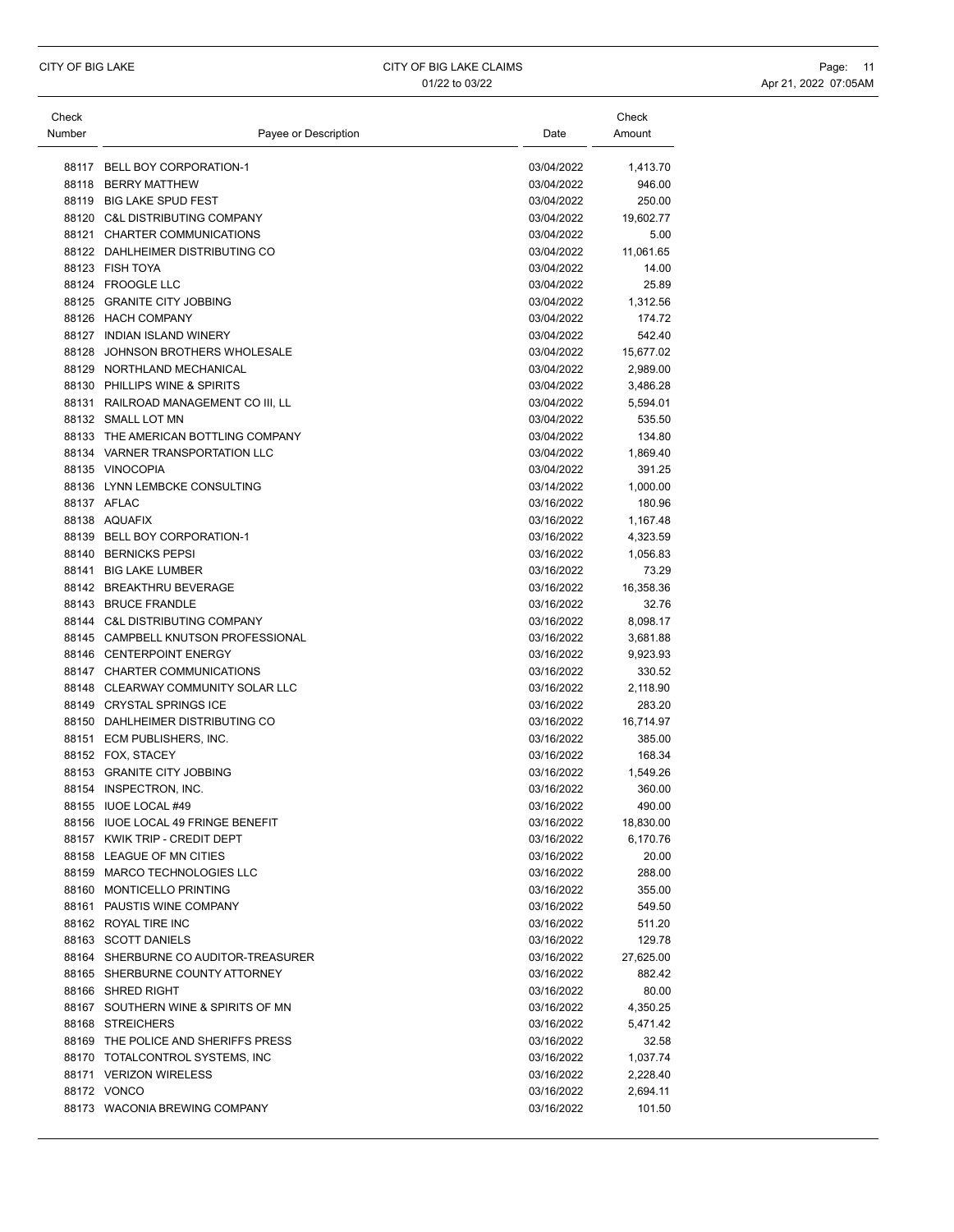| Check  |                                          |            | Check     |
|--------|------------------------------------------|------------|-----------|
| Number | Payee or Description                     | Date       | Amount    |
|        |                                          |            |           |
|        | 88174 WATER LABORATORIES INC             | 03/16/2022 | 170.00    |
|        | 88175 WINDSTREAM                         | 03/16/2022 | 186.78    |
|        | 88176 XCEL ENERGY                        | 03/16/2022 | 4,070.64  |
|        | 88177 SCOTT DANIELS                      | 03/17/2022 | 55.00     |
|        | 88178 HAWKINS, INC-1                     | 03/18/2022 | 4,045.29  |
|        | 88179 JOHNSON BROTHERS WHOLESALE         | 03/18/2022 | 17,179.63 |
|        | 88180 KOURIL WOODWORKS LLC               | 03/18/2022 | 3,100.00  |
|        | 88181 LANDFORM PROFESSIONAL SERVICES LLC | 03/18/2022 | 582.50    |
|        | 88182 NORTH STAR SIGNS AND ENGRAVING     | 03/18/2022 | 1,260.00  |
|        | 88183 OREILLY AUTOMOTIVE, INC            | 03/18/2022 | 3,204.07  |
|        | 88184 PHILLIPS WINE & SPIRITS            | 03/18/2022 | 5,009.46  |
|        | 88185 SHERBURNE CO SHERIFFS DEPT         | 03/18/2022 | 2,833.33  |
|        | 88186 SOUTHERN WINE & SPIRITS OF MN      | 03/18/2022 | 10,542.59 |
|        | 88187 STAPLES ADVANTAGE                  | 03/18/2022 | 79.73     |
|        | 88188 THELEN MECHANICAL                  | 03/18/2022 | 1,085.00  |
|        | 88189 VERIZON WIRELESS                   | 03/18/2022 | 325.92    |
|        | 88190 XCEL ENERGY                        | 03/22/2022 | .00       |
|        | 88191 ARVIG - PERHAM                     | 03/23/2022 | 378.00    |
|        | 88192 BERGANKDV                          | 03/23/2022 | 20,000.00 |
|        | 88193 BERNICKS PEPSI                     | 03/23/2022 | 1,910.71  |
|        | 88194 BREAKTHRU BEVERAGE                 | 03/23/2022 | 6,201.02  |
|        | 88195 C&L DISTRIBUTING COMPANY           | 03/23/2022 | 15,726.87 |
|        | 88196 CHARTER COMMUNICATIONS             | 03/23/2022 | 76.31     |
|        | 88197 CINTAS                             | 03/23/2022 | 881.61    |
|        | 88198 CITY OF BIG LAKE                   | 03/23/2022 | 1,384.09  |
|        | 88199 DAHLHEIMER DISTRIBUTING CO         | 03/23/2022 | 50,722.10 |
|        | 88200 ECM PUBLISHERS, INC.               | 03/23/2022 | 1,009.80  |
|        | 88201 FREIDAY, SARA                      | 03/23/2022 | 1,920.00  |
|        | 88202 GRANITE CITY JOBBING               | 03/23/2022 | 519.50    |
|        | 88203 GUARDIAN FLEET SAFETY              | 03/23/2022 | 988.92    |
|        | 88204 HAUGO GEO TECHNICAL SERVICES       | 03/23/2022 | 2,394.00  |
|        | 88205 HOGLUND BUS COMPANY                | 03/23/2022 | 117.93    |
|        | 88206 JOHNSON BROTHERS WHOLESALE         | 03/23/2022 | 3,853.27  |
|        | 88207 LANDFORM PROFESSIONAL SERVICES LLC | 03/23/2022 | 2,648.00  |
|        | 88208 M&M EXPRESS SALES & SERVICE        | 03/23/2022 | 80.16     |
| 88209  | MN COMPUTER SYSTEMS INC                  | 03/23/2022 | 38.22     |
| 88210  | MN POLLUTION CONTROL AGENCY              | 03/23/2022 | 45.00     |
| 88211  | NAGELL APPRAISAL & CONSULTING            | 03/23/2022 | 2,000.00  |
|        | 88212 ORKIN                              | 03/23/2022 | 125.00    |
|        | 88213 PHILLIPS WINE & SPIRITS            | 03/23/2022 | 1,637.63  |
|        | 88214 RMR SERVICES                       | 03/23/2022 | 2,779.20  |
|        | 88215 SHERBURNE CO SHERIFFS DEPT         | 03/23/2022 | 8,526.95  |
|        | 88216 SOUTHERN WINE & SPIRITS OF MN      | 03/23/2022 | 5,857.41  |
|        | 88217 SPECTRUM                           | 03/23/2022 | 183.69    |
|        | 88218 STANDARD SPRING                    | 03/23/2022 | 1,307.04  |
|        | 88219 STAPLES ADVANTAGE                  | 03/23/2022 | 64.22     |
|        | 88220 STEPP MANUFACTURING CO INC         | 03/23/2022 | 34.00     |
|        | 88221 STEVE BAER                         | 03/23/2022 | 150.00    |
|        | 88222 TIME WARNER                        | 03/23/2022 | 34.28     |
|        | 88223 TOSHIBA FINANCIAL SERVICES         | 03/23/2022 | 146.10    |
|        | 88224 TOWMASTER                          | 03/23/2022 | 19.13     |
|        | 88225 VIKING COCA-COLA                   | 03/23/2022 | 837.55    |
|        | 88226 XCEL ENERGY                        | 03/23/2022 | 22.69     |
|        | 88227 BERNICKS PEPSI                     | 03/24/2022 | 727.53    |
|        | 88228 CARLOS CREEK WINERY                | 03/24/2022 | 498.00    |
|        | 88229 CHARTER COMMUNICATIONS             | 03/24/2022 | 329.96    |
|        | 88230 CONNEXUS ENERGY                    | 03/24/2022 | 14.50     |
|        |                                          |            |           |